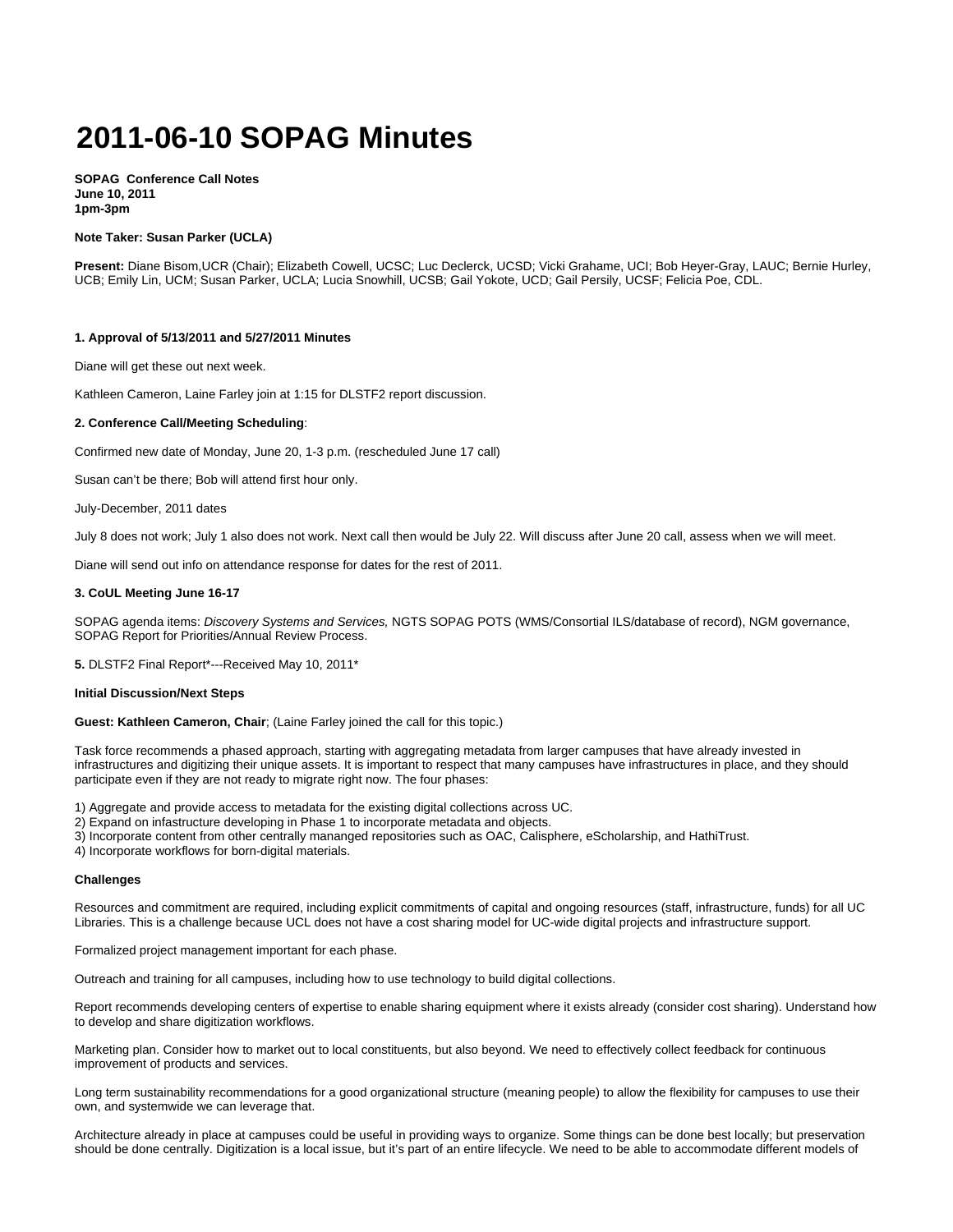collaboration along the lifecycle.

**Next steps:** SOPAG validates the overall vision put forth in the report. SOPAG has asked CDL to respond to the report as to what resources (technical and otherwise) it is able to offer in the effort to achieve the report's recommendations. After the CDL response has been considered, the charge for the NGTS2 POT1 will be finalized, drawing from the DLSTF2 recommendations.

## **Components of the NGTS POT1 charge will likely include:**

- 1) Develope functions requirements for phases 2 4.
- 2) Develop funcational requirements for a systemwide DAMS.
- 3) Create a model for an organizational infrastructure to create and support an ongoing systemwide digital library.
- 4) Create a workflow that supports participation by campuses of all sizes.
- 5) Articulate authentication / access level issues related to a systemwide digital library.
- 6) Articulate and offer solutions to copyright isses relative to a systemwide digital library.

## **ACTION:**

SOPAG accepts the DLSTF2 report. Diane asked Kathleen to thank the group on behalf of SOPAG. They have done an excellent job, but they are not yet discharged. We may need to bring back comments for response from this group.

Diane will send a conveyance memo to ask CDL for comments and learn how it might structure activities to build the pieces identified. There was a sense that CDL is interested in stepping up to the plate to do this in order to support the digital assets of the UC. Diane will also draft a memo of conveyance to ACGs to comment and give some targeted questions. Bernie and Luc will help.

## **6. NGM Update (Bernie, Gail Y., Luc)**

The NGM Communications Team will work on offering a webinar prior to campus visits, sometime after ALA. There are already two requests for campus visits.

The NGM Management team submitted a revised document for a structure during the transitional period.

SOPAG identified the need to pull NGM supervision and ongoing enhancements into SOPAG supervision. The new team, if approved, will be appointed and managed by SOPAG.

NGM mobile was released last week.

7\*. NGTS (Vicki Grahame: Co-Chair, NGTSMT)\*

PMWG Charge

NGTS Management Team Charge

Power of Three Group members

# **ACTION:**

SOPAG members will review the current lists, rank names (up to four) and finalize nominations for POTs, by close of business on Tuesday, June 14. Diane and Lucia will then discuss with CoULs at their meeting.

The charge for the Project Management Work Group is approved.

SOPAG members should review the NGTS2 Management Team charge and send comments to the SOPAG list by Tuesday, June 14. Especially look at the decision process outlined, and comment.

#### **8. CoUL Priorities for Collective Initiatives** Report (draft)

Annual reports Received: CDC, LTAG, HOTS, HOPS,RSC

SOPAG prepares succinct evaluative report for CoUL

summarize action on current collective priorities

propose existing priorities that should be continued

propose new priorities based on current work

• CDL prepares CDL priorities report for CoUL

This all needs to go to CoULs for their June 16-17 meeting. Please edit by Monday. Are there any SOPAG items to be added? Diane will add enough to show how SOPAG framed the ACGs' work and give just a few examples. Keep it short. Some editing and commenting needed.

## **ACTION:**

ACG liaisons should look and verify their ACGs' reports by Monday, June 13.

# **9. ACG Updates** (**Abbreviated)**